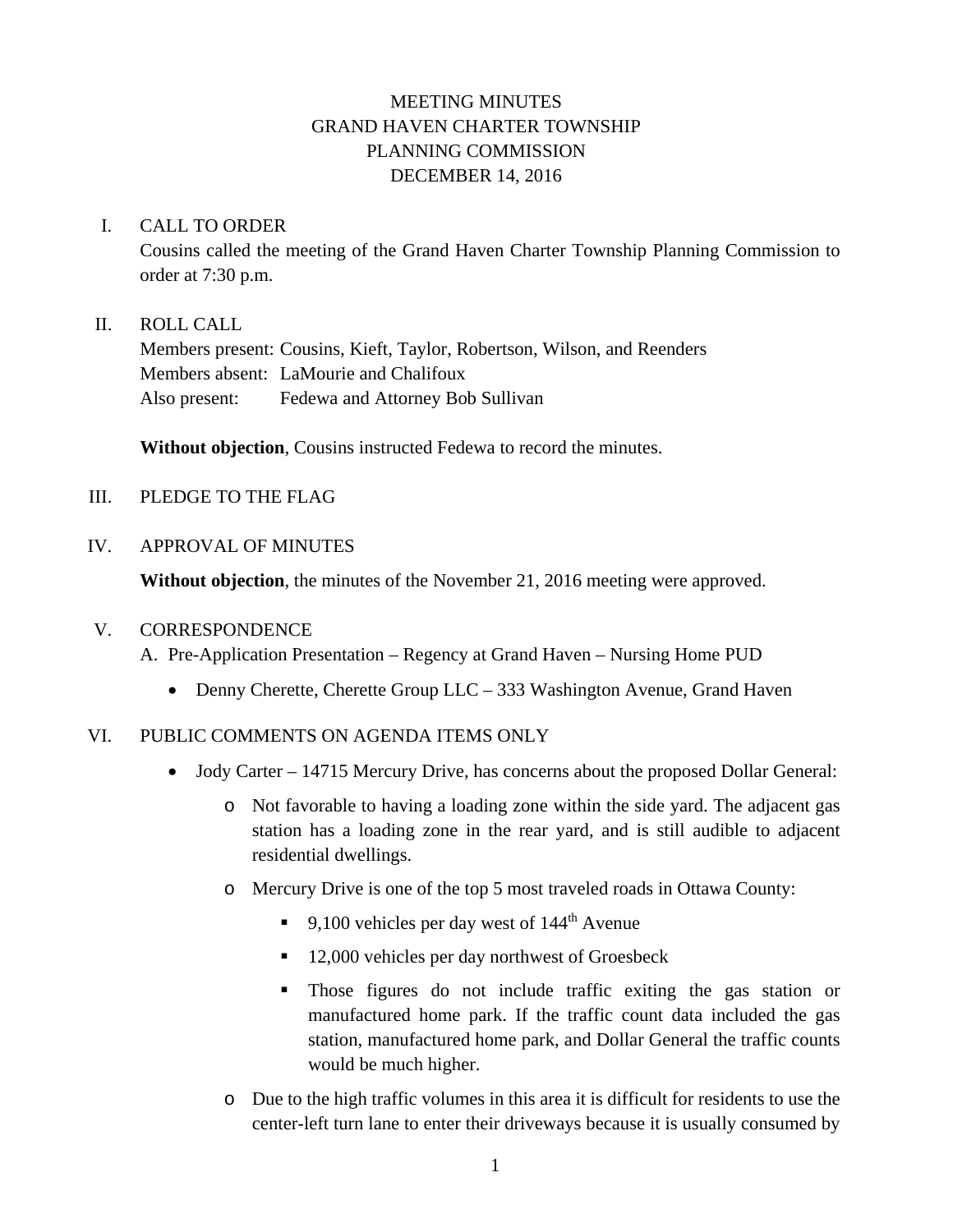vehicles turning into the gas station or manufactured home park. Vehicles stacking on a public road in this fashion is dangerous.

- Believes a driveway on the eastern portion of the subject property will exacerbate this issue.
- Believes the gas station and Dollar General should have an internal driveway connection to provide vehicles with alternative route aside from utilizing Mercury Drive.
- o Believes a traffic impact study should be requested for this development prior to approving a driveway on the eastern portion of the subject property.

## VII. PUBLIC HEARING

A. Special Land Use – Outdoor Pond – Crossroads Acres LLC

Reenders recused himself due to a conflict of interest—he is the applicant of the Special Land Use Outdoor Pond application. Furthermore, Reenders and Attorney Bob Sullivan noted for the record that Scholten Fant has represented Reenders in other municipalities. Neither the Township or Reenders object to Scholten Fant providing representation during this meeting.

Fedewa provided an overview through a memorandum dated December 8<sup>th</sup>.

Cousins opened the public hearing at 7:37pm.

There being no public comment Cousins closed the public hearing at 7:38pm.

#### VIII. OLD BUSINESS

A. Special Land Use – Outdoor Pond – Crossroads Acres LLC

The application was discussed by Commissioners and focused on:

• No discharge pipe is being proposed. Spoils will be utilized onsite for agricultural purposes. Pond will be filled naturally utilizing the water table.

**Motion** by Robertson, supported by Kieft, to **approve** the Outdoor Pond Special Land Use application for 11101 144<sup>th</sup> Avenue, based on the application meeting applicable requirements and standards set forth by the Grand Haven Charter Township Zoning Ordinance. This motion is subject to, and incorporates, the following report. **Which motion carried unanimously.**

#### Report

1. This approval is based on the affirmative findings that each of the following standards has been fulfilled: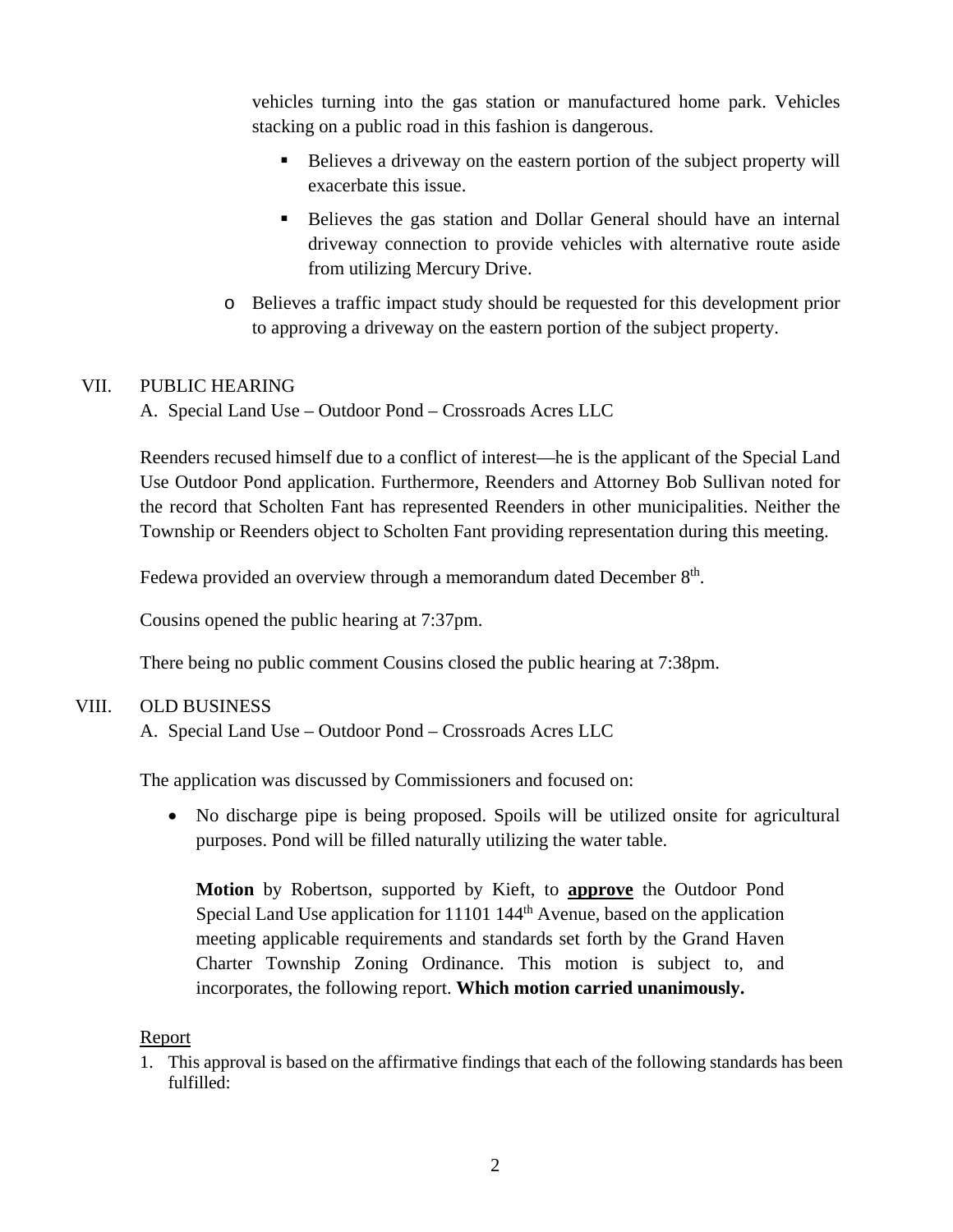- A. The proposed use is consistent with, and promotes the intent and purpose of this Ordinance.
- B. The proposed use is of such location, size, density, and character as to be compatible with adjacent uses of land and the orderly development of the district in which situated and of adjacent districts.
- C. The proposed use does not have a substantially detrimental effect upon, nor substantially impair the value of, neighborhood property.
- D. The proposed use is reasonably compatible with the natural environment of the subject premises and adjacent premises.
- E. The proposed use does not unduly interfere with provision of adequate light or air, nor overcrowd land or cause a severe concentration of population.
- F. The proposed use does not interfere or unduly burden water supply facilities, sewage collection and disposal systems, park and recreational facilities, and other public services.
- G. The proposed use is such that traffic to, from, and on the premises and the assembly of persons relation to such use will not be hazardous, or inconvenient to the neighborhood, nor unduly conflict with the normal traffic of the neighborhood, considering, among other things: safe and convenient routes for pedestrian traffic, particularly of children, the relationship of the proposed use to main thoroughfares and to streets and intersections, and the general character and intensity of the existing and potential development of the neighborhood.
- H. The proposed use is consistent with the health, safety, and welfare of the Township.
- 2. The application meets the site plan review standards of Section 23.06 of the Zoning Ordinance. Specifically, the Planning Commission finds as follows:
	- A. The uses proposed will not adversely affect the public health, safety, or welfare. Uses and structures located on the site take into account topography, size of the property, the uses on adjoining property and the relationship and size of buildings to the site.
	- B. The site will be developed so as not to impede the normal and orderly development or improvement of surrounding property for uses permitted in this ordinance.
	- C. Safe, convenient, uncontested, and well defined vehicular and pedestrian circulation is provided for ingress/egress points and within the site. Drives, streets and other circulation routes are designed to promote safe and efficient traffic operations within the site and at ingress/egress points.
	- D. The arrangement of public or private vehicular and pedestrian connections to existing or planned streets in the area are planned to provide a safe and efficient circulation system for traffic within the township.
	- E. Removal or alterations of significant natural features are restricted to those areas which are reasonably necessary to develop the site in accordance with the requirements of this Ordinance. The Planning Commission has required that landscaping, buffers, and/or greenbelts be preserved and/or provided to ensure that proposed uses will be adequately buffered from one another and from surrounding public and private property.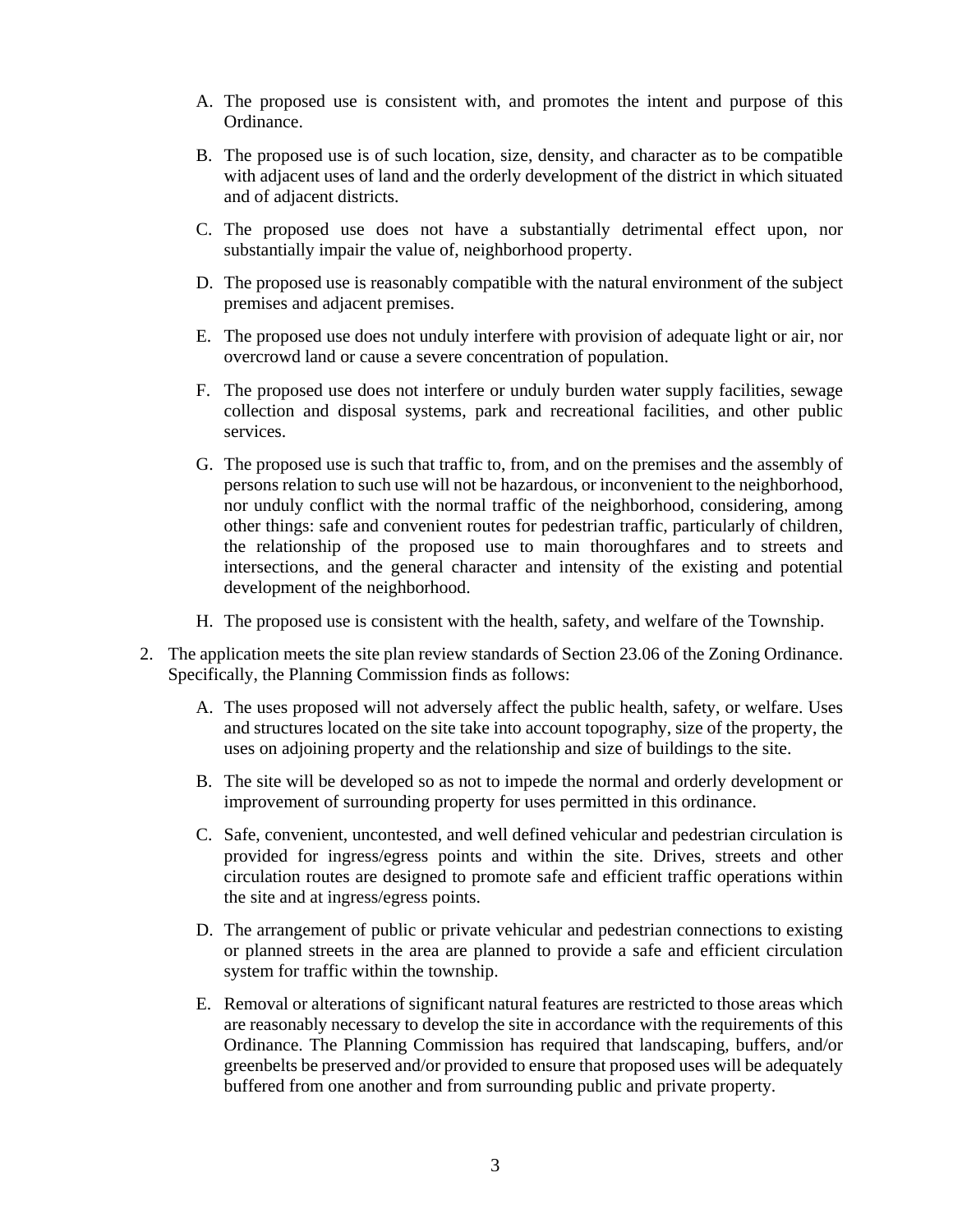- F. Areas of natural drainage such as swales, wetlands, ponds, or swamps are protected and preserved insofar as practical in their natural state to provide areas for natural habitat, preserve drainage patterns and maintain the natural characteristics of the land.
- G. The site plan provides reasonable visual and sound privacy for all dwelling units located therein and adjacent thereto. Landscaping shall be used, as appropriate, to accomplish these purposes.
- H. All buildings and groups of buildings are arranged so as to permit necessary emergency vehicle access as requested by the fire department.
- I. All streets and driveways are developed in accordance with the Ottawa County Road Commission specifications, as appropriate.
- J. Appropriate measures have been taken to ensure that removal of surface waters will not adversely affect neighboring properties or the public storm drainage system. Provisions have been made to accommodate storm water, prevent erosion and the formation of dust.
- K. Exterior lighting is arranged so that it is deflected away from adjacent properties and so it does not interfere with the vision of motorists along adjacent streets, and consists of sharp cut-off fixtures.
- L. All loading and unloading areas and outside storage areas, including areas for the storage of trash, which face or are visible from residential districts or public streets, are screened.
- M. Entrances and exits are provided at appropriate locations so as to maximize the convenience and safety for persons entering or leaving the site.
- N. The site plans conform to all applicable requirements of County, State, Federal, and Township statutes and ordinances.
- O. The general purposes and spirit of this Ordinance and the Master Plan of the Township are maintained.

#### IX. NEW BUSINESS

Reenders rejoined the Planning Commission.

A. Site Plan Review – Dollar General

Fedewa provided an overview through a memorandum dated December 9<sup>th</sup>.

The applicant, Scott Knowlton of Midwest V LLC, and engineer Jim Milanowski of Milanowski & Englert were present and available to answer questions:

- Knowlton:
	- o Internal access easement for future driveway connection is a deal-breaker for their client—Dollar General—because the corporate office would require the gas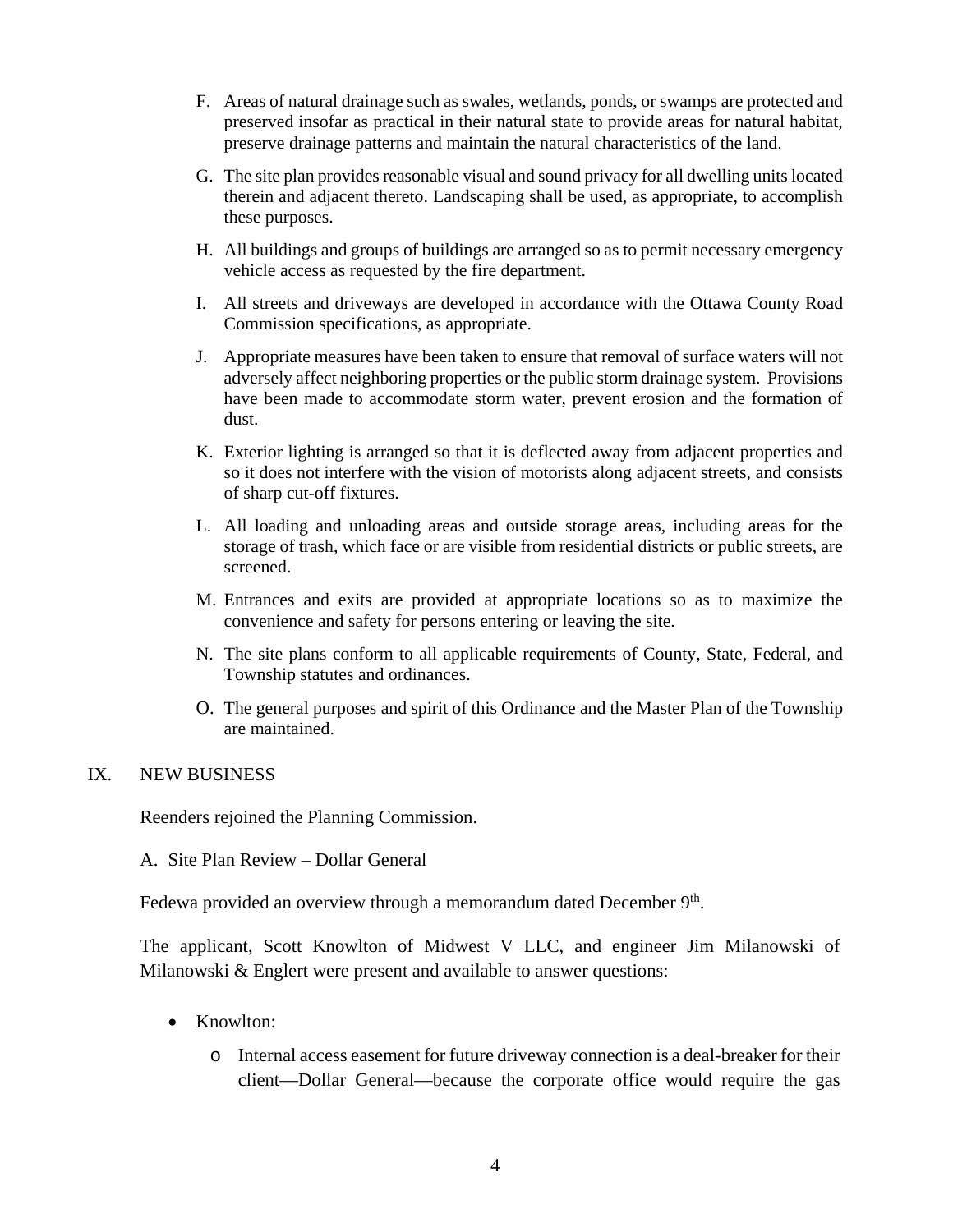station to encumber their property with a competitive use restriction. Past practice has deemed this too difficult to pursue.

- o Willing to extend sidewalk to property line to promote walking between both businesses.
- o Willing to grant easement on adjacent property to the rear (parcel no. 70-07-01- 400-059) to allow an internal connection to the rear of the gas station property.
- Milanowski:
	- o OCRC has reviewed all the plans and provided preliminary approval of the driveway design located on the eastern portion of the subject property.
	- o Believes a shared driveway will only confuse drivers.
	- o Believes vehicles will have the same turning movements regardless of an internal driveway.
	- o Does not believe an internal connection should be allowed because it would be considered a road, and used as a road.

The application was discussed by Commissioners and focused on:

- Agreeable to deferring 10 parking spaces.
- Fedewa explained the anticipated traffic volumes do not warrant a Traffic Impact Study.
- Staff recommended the applicant provide an easement for a future internal driveway connection with the gas station property. This is recommended because it coincides with the access management plan that is incorporated into the US-31 and M-45 Area Overlay Zone. This plan allows one driveway access and all additional points of access need to be created internally or the applicant must provide compelling evidence as to why the Township should allow more than one driveway.
	- $\circ$  Staff described the M-11/28<sup>th</sup> Street design in the Kentwood/Grand Rapids area. Over time, the majority of businesses have created internal access drives between the parking lots in order to allow vehicles to patron other businesses without reentering the major thoroughfare.
- Commissioners discussed the staff recommendation for an internal driveway easement:
	- o Some Commissioners believe the internal connection is necessary for safety.
	- o Some Commissioners believe the internal connection would be used as a road and cause safety issues.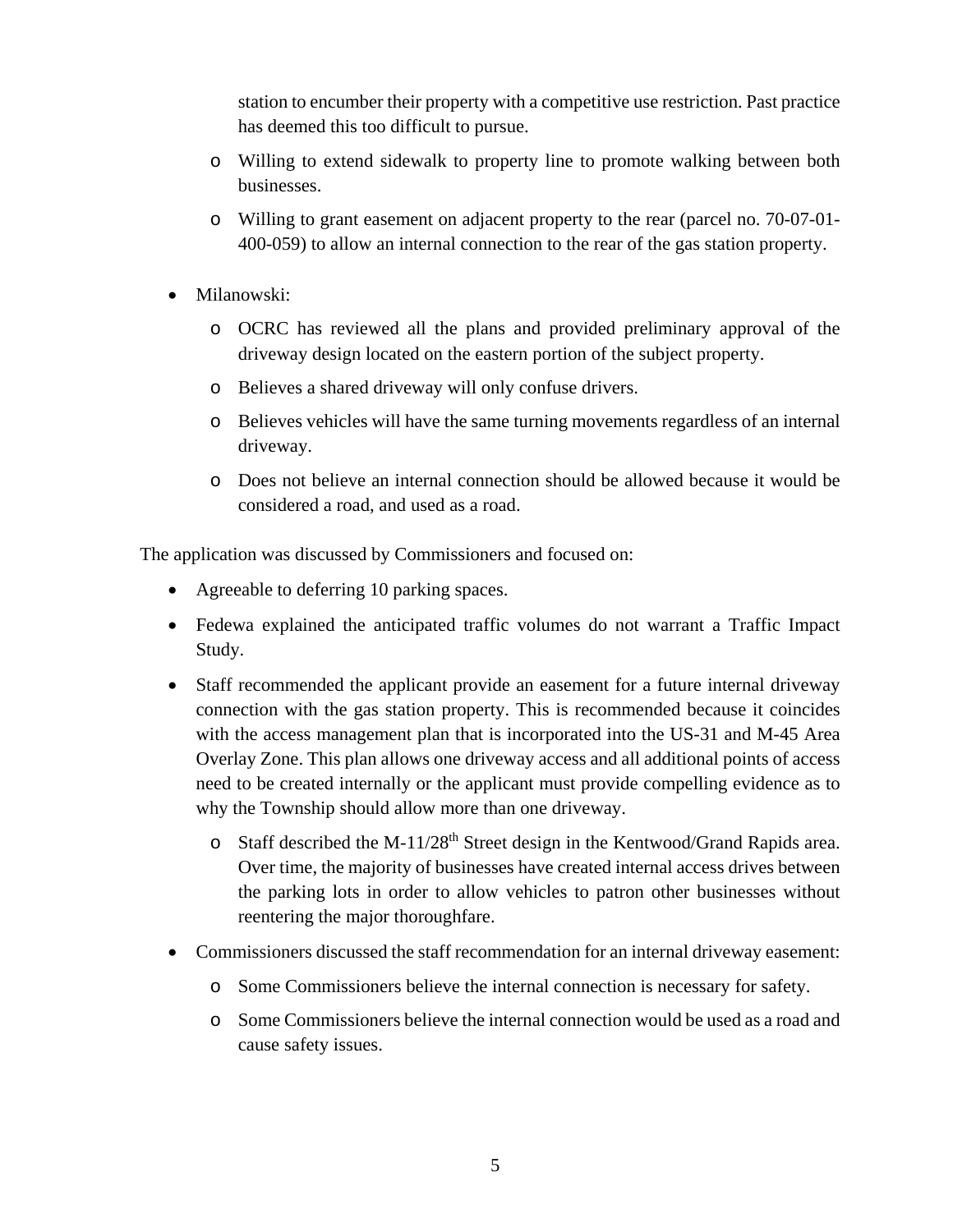- o Likely the internal driveway at the front between the parking lots would not come to fruition because the gas station would not agree to Dollar General's terms of encumbering the property with a competitive use restriction.
- o Doubtful vehicles would utilize a rear driveway connection because the travel distance is farther than it would be to use Mercury Drive. Signage would need to be used to direct traffic and notify them of its existence.
	- However, out of both easement location options (*front and rear*) the rear connection is more likely to be created.
- o Staff recommended the Planning Commission could revise the language of the easement condition to allow the applicant an opportunity to provide the Commission with compelling evidence that an internal driveway connection at the parking lot would cause more safety issues than it would resolve. If such evidence is provided the Commission could remove the easement requirement.

**Motion** by Wilson, supported by Reenders, to **conditionally approve** the Site Plan Review application submitted by Dollar General for a retail business located at Parcel No. 70-07-01-400-058 on Mercury Drive, based on the application meeting applicable requirements and standards set forth by the Grand Haven Charter Township Zoning Ordinance. This motion is subject to, and incorporates, the following report. Approval is conditioned upon the following:

- 1. An access easement shall be provided to allow for a future shared driveway connection between the subject parcel and the business immediately west. This easement shall be located on the adjacent property with Parcel No. 70-07-01-400-059 and shall travel around the rear of the Dollar General building. Furthermore, once constructed directional signs shall be employed to notify drivers of the internal access.
- 2. Aside from the anticipated ice machine no other outdoor displays, outdoor storage, or ancillary sales areas are permitted.
- 3. No building permits shall be issued until permits have been obtained from all applicable agencies. Including, but not limited to the OCRC and OCWRC.
- 4. Applicant shall continually maintain trees and landscaping as shown on the approved site plan.

**Which motion carried**, with Taylor opposing due to the easement being located at the rear of the property instead of the front.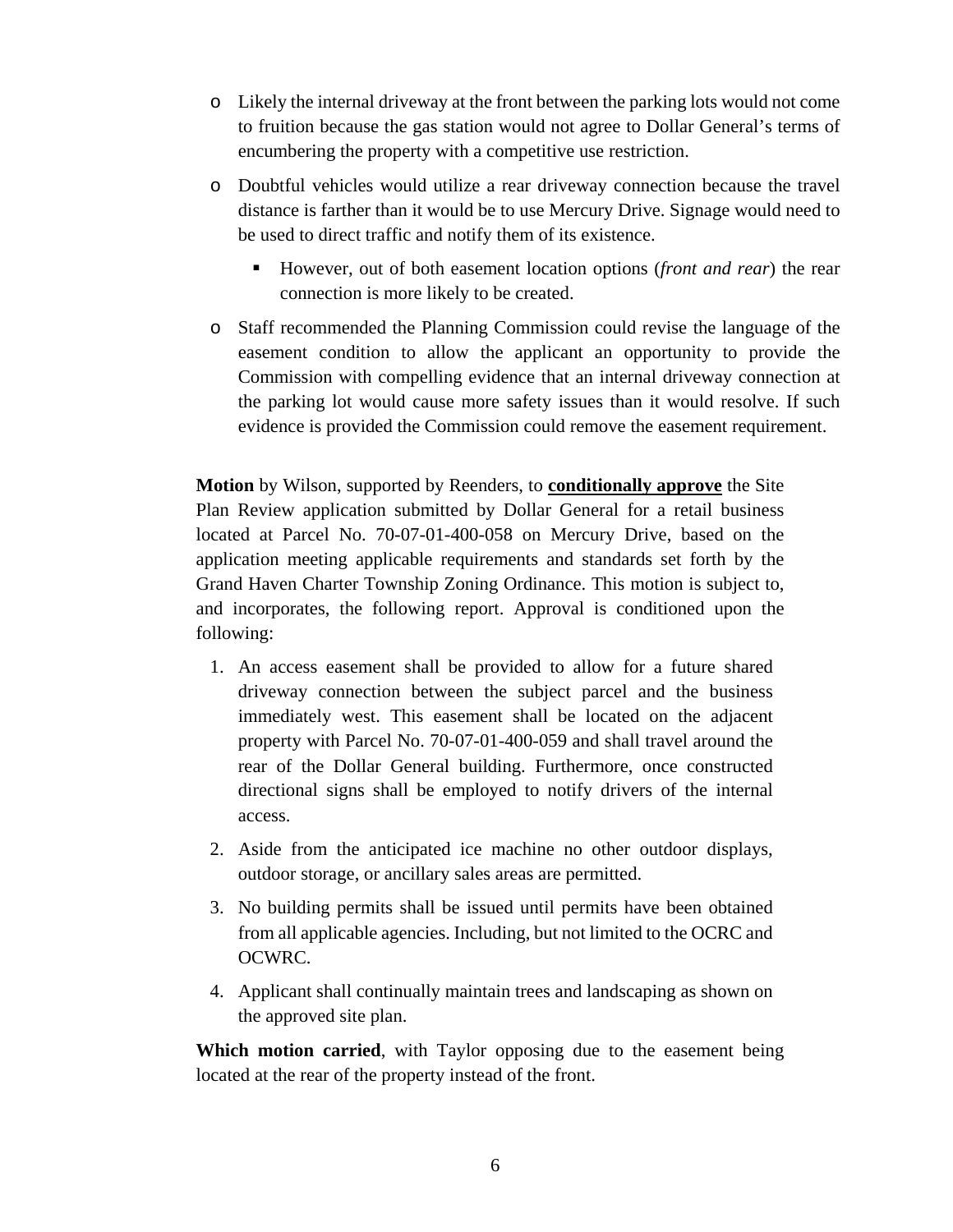#### Report

The application meets the site plan review standards of Section 23.06 of the Zoning Ordinance. Specifically, the Planning Commission finds as follows:

- A. The uses proposed will not adversely affect the public health, safety, or welfare. Uses and structures located on the site take into account topography, size of the property, the uses on adjoining property and the relationship and size of buildings to the site.
- B. The site will be developed so as not to impede the normal and orderly development or improvement of surrounding property for uses permitted in this ordinance.
- C. Safe, convenient, uncontested, and well defined vehicular and pedestrian circulation is provided for ingress/egress points and within the site. Drives, streets and other circulation routes are designed to promote safe and efficient traffic operations within the site and at ingress/egress points.
- D. The arrangement of public or private vehicular and pedestrian connections to existing or planned streets in the area are planned to provide a safe and efficient circulation system for traffic within the township.
- E. Removal or alterations of significant natural features are restricted to those areas which are reasonably necessary to develop the site in accordance with the requirements of this Ordinance. The Planning Commission has required that landscaping, buffers, and/or greenbelts be preserved and/or provided to ensure that proposed uses will be adequately buffered from one another and from surrounding public and private property.
- F. Areas of natural drainage such as swales, wetlands, ponds, or swamps are protected and preserved insofar as practical in their natural state to provide areas for natural habitat, preserve drainage patterns and maintain the natural characteristics of the land.
- G. The site plan provides reasonable visual and sound privacy for all dwelling units located therein and adjacent thereto. Landscaping shall be used, as appropriate, to accomplish these purposes.
- H. All buildings and groups of buildings are arranged so as to permit necessary emergency vehicle access as requested by the fire department.
- I. All streets and driveways are developed in accordance with the Ottawa County Road Commission specifications, as appropriate.
- J. Appropriate measures have been taken to ensure that removal of surface waters will not adversely affect neighboring properties or the public storm drainage system. Provisions have been made to accommodate stormwater, prevent erosion and the formation of dust.
- K. Exterior lighting is arranged so that it is deflected away from adjacent properties and so it does not interfere with the vision of motorists along adjacent streets, and consists of sharp cut-off fixtures.
- L. All loading and unloading areas and outside storage areas, including areas for the storage of trash, which face or are visible from residential districts or public streets, are screened.
- M. Entrances and exits are provided at appropriate locations so as to maximize the convenience and safety for persons entering or leaving the site.
- N. The site plans conform to all applicable requirements of County, State, Federal, and Township statutes and ordinances.
- O. The general purposes and spirit of this Ordinance and the Master Plan of the Township are maintained.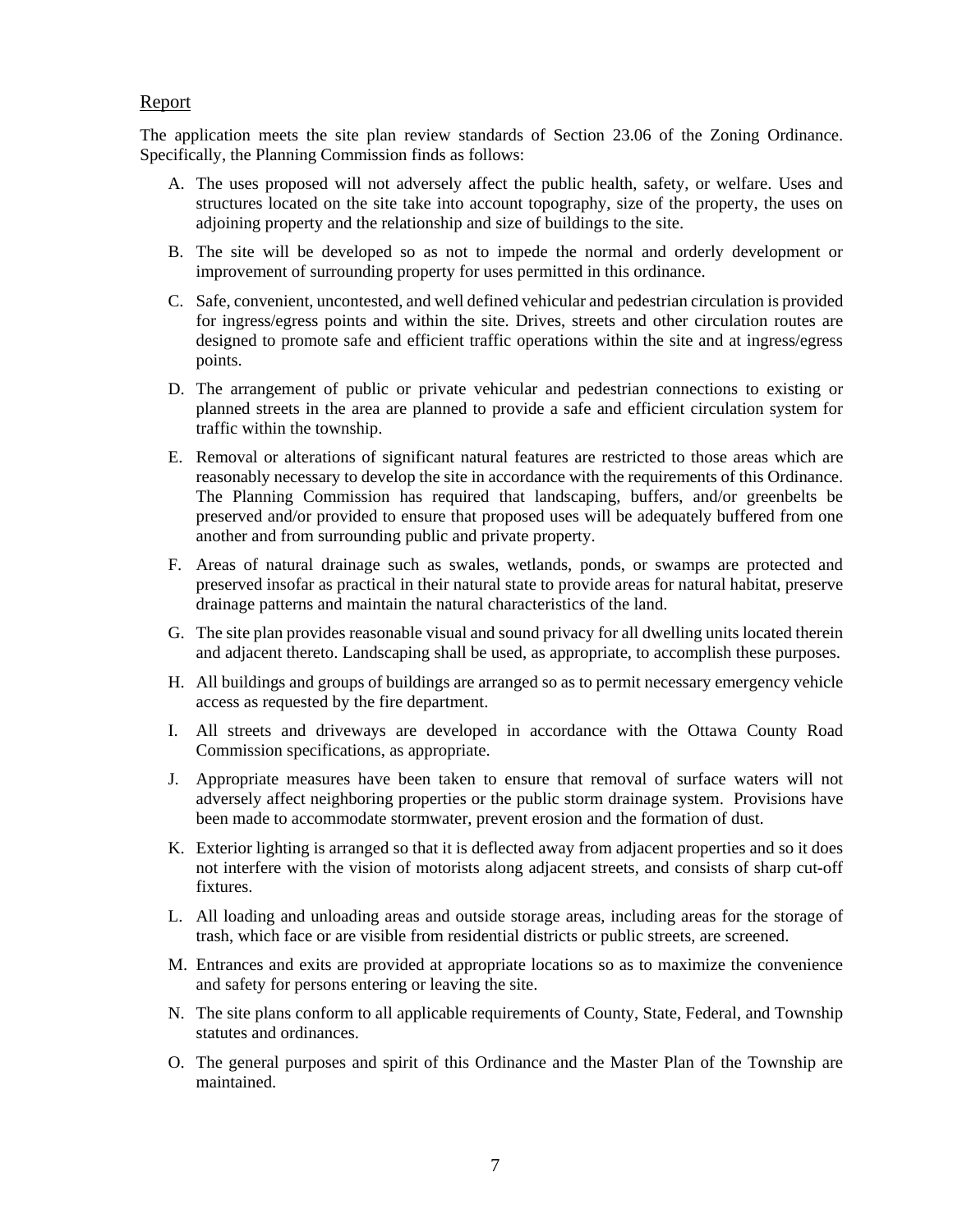B. Pre-Application Presentation – Regency at Grand Haven – Nursing Home PUD

Fedewa provided an overview through a memorandum dated December 9<sup>th</sup>.

The developer's representatives, engineer Scott Peruski of PEA Inc., and Andy Turbett of the NSA firm provided an overview of the proposed project and were available to answer questions:

- The parent company is the largest skilled nursing care facility in Michigan. The same company also has facilities in Ohio and Indiana.
- Not offering any form of "memory-care" at the proposed facility.
- 70% of the residents are short-term rehabilitation patients and will stay at the facility 30 days or less. The remaining 30% are considered long-term residents.
- The short-term residents have more frequent visitors compared to the long-term residents, which is one reason for the request for additional parking.
- Willing to defer parking spaces until they are needed. Furthermore, are willing to bank 24 spaces immediately based on the comparative parking data that was supplied.
	- o Corporate has not made a determination on staffing hours. Will either be three 8-hour shifts or two 12-hour shifts. These shifts overlap by 1 hour, thus additional parking is requested to handle the overflow.
- Typical building materials are brick, stone, siding, and shingles.
- Stormwater infiltration basin along east boundary line. The design is based on best management practices, but would require tree removal.

The proposed development was discussed by the Commissioners and focused on:

- Current level of parking is much higher than what is permitted. Compelling parking information will be necessary to approve a departure of this magnitude.
- Any parking that is deferred should be from the front, so the aesthetic value is increased during the interim.
- Maintaining, and enhancing, the visual buffer between the subject property and the multi-family residential development to the east is a priority.
- Proposed project site is located within an area the Master Plan identified as having a vulnerable population and this development would increase the number of vulnerable people within this area. Therefore, it is important for the developer to review and implement segments of the vulnerability analysis and recommended best management practices to increase the quality of life and decrease the negative impacts.
	- o Specifically, utilizing canopy trees to offset the heat island effect created by impervious surface.